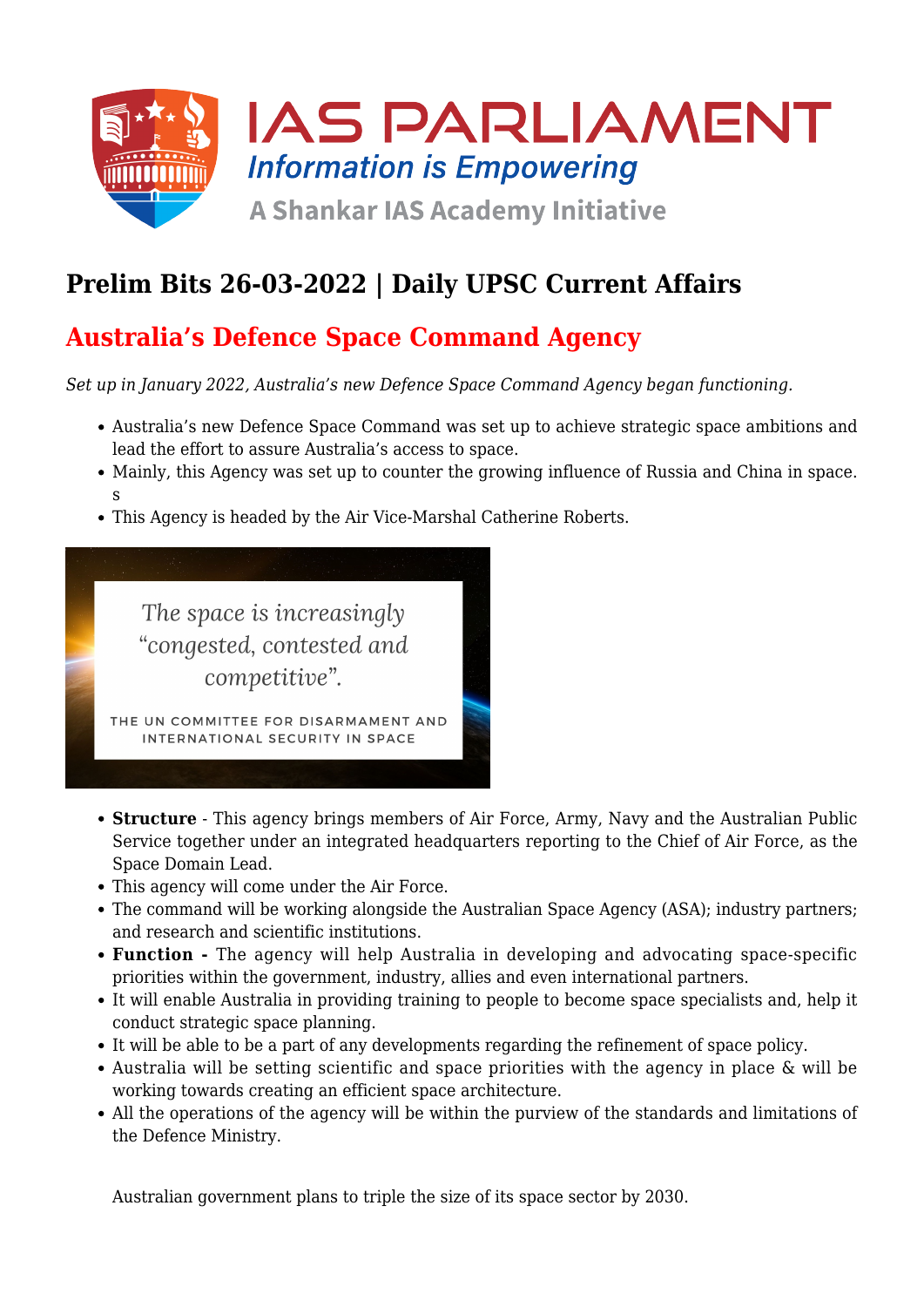#### **Reference**

- 1. [https://indianexpress.com/article/explained/explained-australia-new-defence-space-command-a](https://indianexpress.com/article/explained/explained-australia-new-defence-space-command-agency-7835967/) [gency-7835967/](https://indianexpress.com/article/explained/explained-australia-new-defence-space-command-agency-7835967/)
- 2. <https://theconversation.com/what-will-australias-new-defence-space-command-do-179760>
- 3. [https://www.janes.com/defence-news/news-detail/australia-stands-up-defence-space-command](https://www.janes.com/defence-news/news-detail/australia-stands-up-defence-space-command-releases-strategy)[releases-strategy](https://www.janes.com/defence-news/news-detail/australia-stands-up-defence-space-command-releases-strategy)

# **Bucharest Nine (B9)**

*The "Bucharest Nine" wrote an article in a popular Indian newspaper to acquaint the Indian public with the basic facts on the ground about the premeditated, unprovoked and unjustified Russian aggression in Ukraine.*

- The "Bucharest Nine" or "Bucharest Format" or "**B9**" was founded in 2015, and takes its name from Bucharest, the capital of Romania.
- The "Bucharest Nine" is a group of **nine NATO countries in Eastern Europe** that became part of the NATO after the end of the Cold War.
- It is also regarded as the "**Voice of the Eastern Flank**" in the NATO alliance.
- The group was created at the High-Level Meeting of the States from Central and Eastern Europe in Bucharest on the initiative of,
	- 1. Klaus Iohannis, who became the President of Romania in 2014,
	- 2. Andrzej Duda, who became President of Poland in 2015.
- B9 offers a platform for deepening the dialogue among the participant allied states, in order to articulate their specific contribution to the ongoing processes across the NATO.
- **Composition** of B9 include, Romania, Poland, Hungary, Bulgaria, the Czech Republic, Slovakia, and the three Baltic republics of Estonia, Latvia, and Lithuania.
- All nine countries were once closely associated with the now dissolved Soviet Union, but later chose the path of democracy.
- Romania, Poland, Hungary, and Bulgaria are former signatories of the now dissolved Warsaw Pact military alliance led by the Soviet Union.
- (The other Warsaw Pact countries were the erstwhile Czechoslovakia and East Germany, and Albania.)
- Estonia, Latvia, and Lithuania were part of the former Union of Soviet Socialist Republics (USSR).

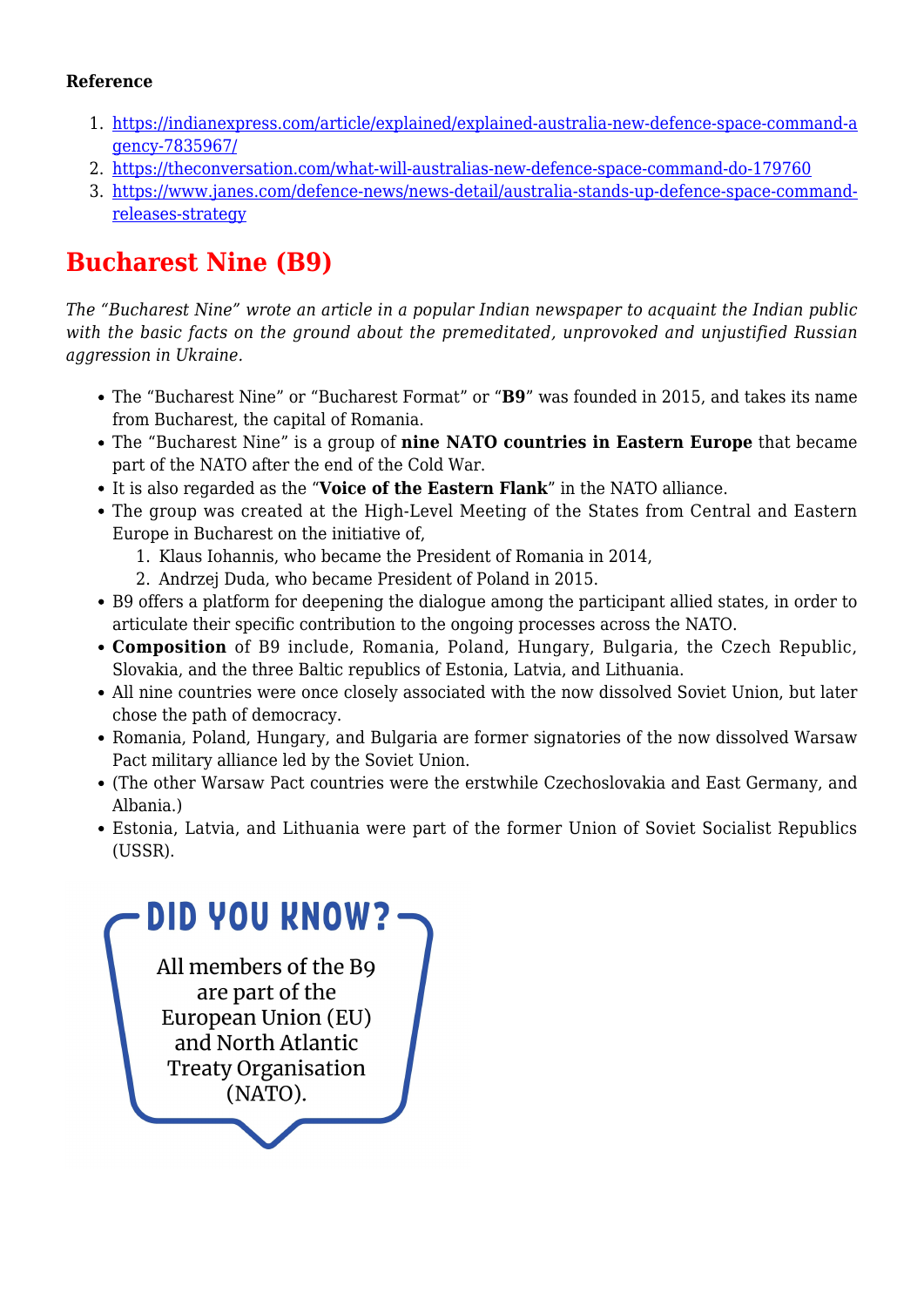#### **Reference**

- 1. [https://indianexpress.com/article/explained/everyday-explainers/bucharest-nine-nato-countries](https://indianexpress.com/article/explained/everyday-explainers/bucharest-nine-nato-countries-eastern-europe-explained-7836360/)[eastern-europe-explained-7836360/](https://indianexpress.com/article/explained/everyday-explainers/bucharest-nine-nato-countries-eastern-europe-explained-7836360/)
- 2. [https://ec.europa.eu/neighbourhood-enlargement/news/president-von-der-leyen-participates-bu](https://ec.europa.eu/neighbourhood-enlargement/news/president-von-der-leyen-participates-bucharest-nine-b9-summit-warsaw-and-special-nato-summit-2022-02-25_en) [charest-nine-b9-summit-warsaw-and-special-nato-summit-2022-02-25\\_en](https://ec.europa.eu/neighbourhood-enlargement/news/president-von-der-leyen-participates-bucharest-nine-b9-summit-warsaw-and-special-nato-summit-2022-02-25_en)

# **Nari Adalat**

- Nari Adalat (Women's court) is a gender-sensitive, **informal** Alternative Dispute Resolution (ADR) platform.
- It is an innovation of the **Mahila Samakhya** of the Ministry of Human Resource Development (now Ministry of Education), in response to the rise in the number of cases of violence against women.
- 'Nari Adalat' is one of the components included in **'Mission Shakti'**, an integrated women empowerment programme.
- ['Mission Shakti' is carefully designed to touch upon and address all concerns and issues of women, responsively, in a comprehensive manner, and during their entire lifecycle continuum.]
- Started on a pilot basis, 'Nari Adalat' is providing women with an ADR Mechanism for resolving petty cases (harassment, subversion, curtailment of rights or entitlements) faced by them at local level.
- **Working** The panel of women adjudicators who are commonly known as **Nyaay Sakhis** (friends of justice) adjudicate the complaints filed either by the aggrieved women herself or by her family or friends.
- These courts strictly follow **natural justice** principles.
- **Previously** (till 2014-2015), these matters were handled by the Parivarik Mahila Lok Adalats (PMLAs).
- These Lok Adalats redressed issues related to family affairs, matrimonial disputes, bigamy, succession, and motor vehicle accident disputes related to labour.
- Also, till 2014-2015, the National Commission for Women (NCW) used to provide financial assistance to NGOs for organising PMLAs Thereafter, the scheme has been discontinued by the NCW.

### **Reference**

- 1. <https://pib.gov.in/PressReleasePage.aspx?PRID=1809709>
- 2. <https://mib.gov.in/filmsdivisionvideo/nm0475-nari-adalat>
- 3. <https://aif.org/nari-adalats-changing-lives-at-the-community-level/>

# **Central Equipment Identity Register**

- The Central Equipment Identity Registry (CEIR) tries to connect the 15-digit International Mobile Equipment Identity (IMEI) database of all the mobile Operators.
- [From your mobile, you can check the IMEI number by dialling  $*#06#$ .]
- CEIR acts as a central system for all network Operators to share black listed mobile devices so even if the Subscriber Identity Module (SIM) card in the device is changed these devices won't work in any network.
- The Department of Telecommunications intends to implement the CEIR with the aim to
	- 1. Curtail the counterfeit mobile phone market,
	- 2. Discourage mobile phone theft,